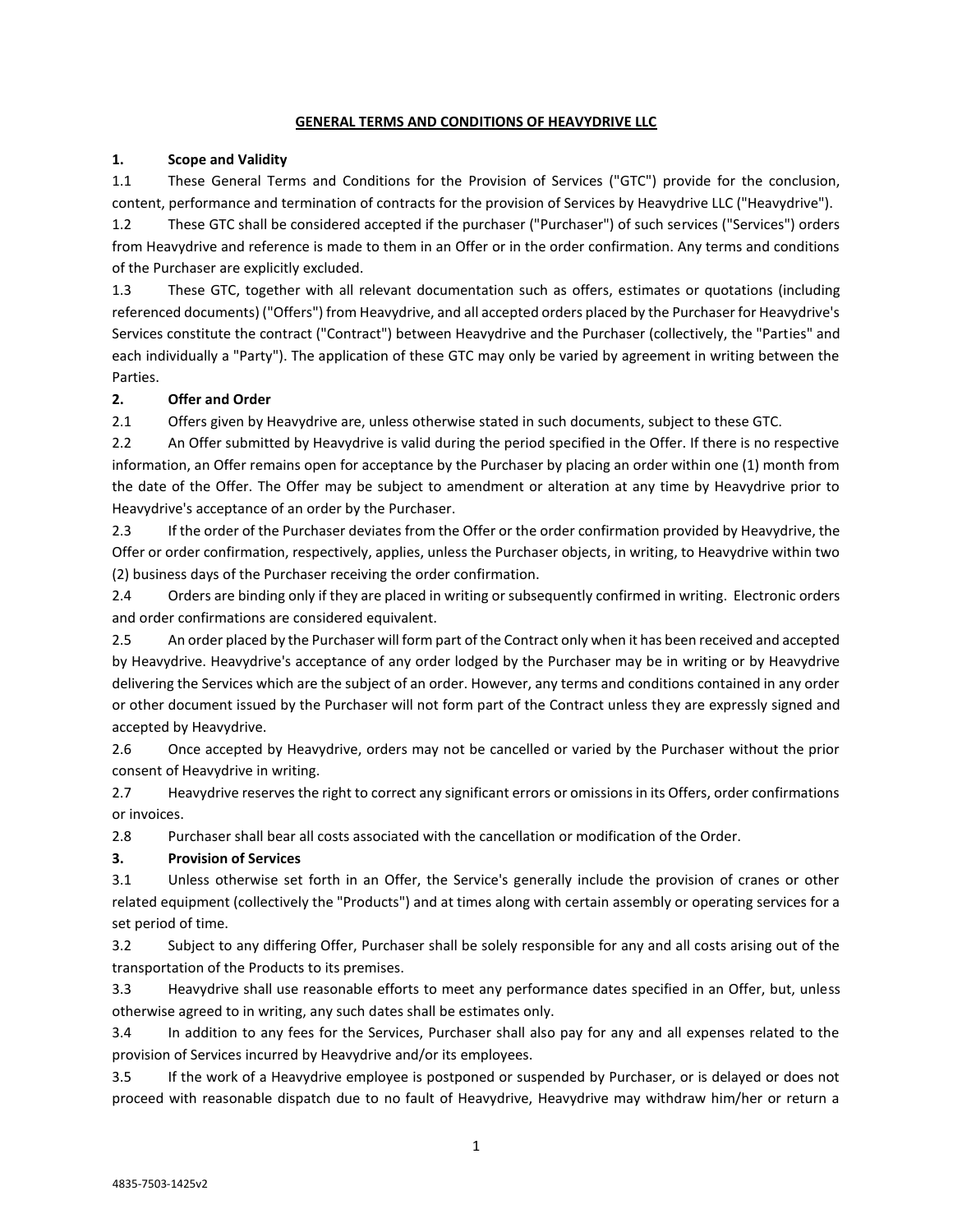personnel to the job when needed and available, and any additional cost (including travel time and expenses) incurred by Heavydrive will be charged to the Purchaser.

3.6 Unless otherwise agreed by the Parties, each Heavydrive employee will present Purchaser at the end of each week, or at the completion of the job, a filled service report or invoice on which will be indicated the number of hours spent. Purchaser shall sign the field service report in the place indicated, thus signifying approval of the time spent and material expense incurred on the job.

3.6 If Heavydrive determines at its sole discretion, that the provision of Services will have detrimental effects on its employees and/or the Products, Heavydrive may order a stop to any Services. Should Purchaser fail to cure the aforestated concerns, Heavydrive, in addition to any other remedies available, including but not limited to Section 13, terminate the Contract.

#### **4. Purchaser Obligations**

4.1 Purchaser shall cooperate with Heavydrive in all matters relating to the Services and provide such access to Purchaser's premises as may reasonably be requested by Heavydrive, for the purposes of performing the Services.

4.2 Purchaser shall respond promptly to any Heavydrive request to provide direction, information, approvals, authorizations or decisions that are reasonably necessary for Heavydrive to perform Services in accordance with the requirements of the Contract.

4.3 Purchaser shall provide such materials or information as Heavydrive may request to carry out the Services in a timely manner and ensure that such materials or information are complete and accurate in all material respects. 4.4 Purchaser shall take any and all necessary actions to provide a safe work environment for Heavydrive's employees.

4.5 Purchaser shall provide an adequate and safe storage place for Heavydrive's materials, and Heavydrive's employees belongings.

4.6 If required, Purchaser shall ensure that Heavydrive employees have access to facilities and room in order to ensure that may privately change prior to performing any Services and upon their daily conclusion of such performance.

4.7 The Purchaser hereby agrees that it will assume all responsibility for the ground or soil conditions in the area where the Product(s) is/are to be stored, parked or operated.

4.8 The Purchaser shall create any and all necessary specifications for the provision of the Services and provide copies of such documents to Heavydrive for review. Upon review, Heavydrive may propose alternations to the specifications, which Purchaser shall approve or provide a written explanation for rejection to Heavydrive.

### **5. Purchaser's Acts or Omissions**

If Heavydrive's performance under the Contract is prevented or delayed by any act or omission of Purchaser or its agents, subcontractors, consultants or employees, Heavydrive shall not be in breach of its obligations or otherwise liable for any costs, charges or losses sustained or incurred by Purchaser, in each case, to the extent arising directly or indirectly from such prevention or delay.

### **6. Enlisting of Subcontractors**

Heavydrive reserves the right to sub-contract the provision of Services or parts thereof to any other party or person or corporation as it may determine in its sole discretion. In such case, Heavydrive remains responsible to the Purchaser for the provision of Services by such third party.

### **7. Remuneration**

7.1 The amount of remuneration is to compensate Heavydrive for the Services agreed upon in the Contract. Unless otherwise set forth in an Offer or order confirmation, it is due net, and excludes sales tax or any other tax, duty, levy or the like which may be added to the remuneration by the Purchaser.

7.2 In accordance with the provision in Section 2.2 of these GTC, Heavydrive explicitly reserves the right at any time prior to accepting an order to alter, with notice in writing to the Purchaser, the purchase price of the Services.

### **8. Taxes**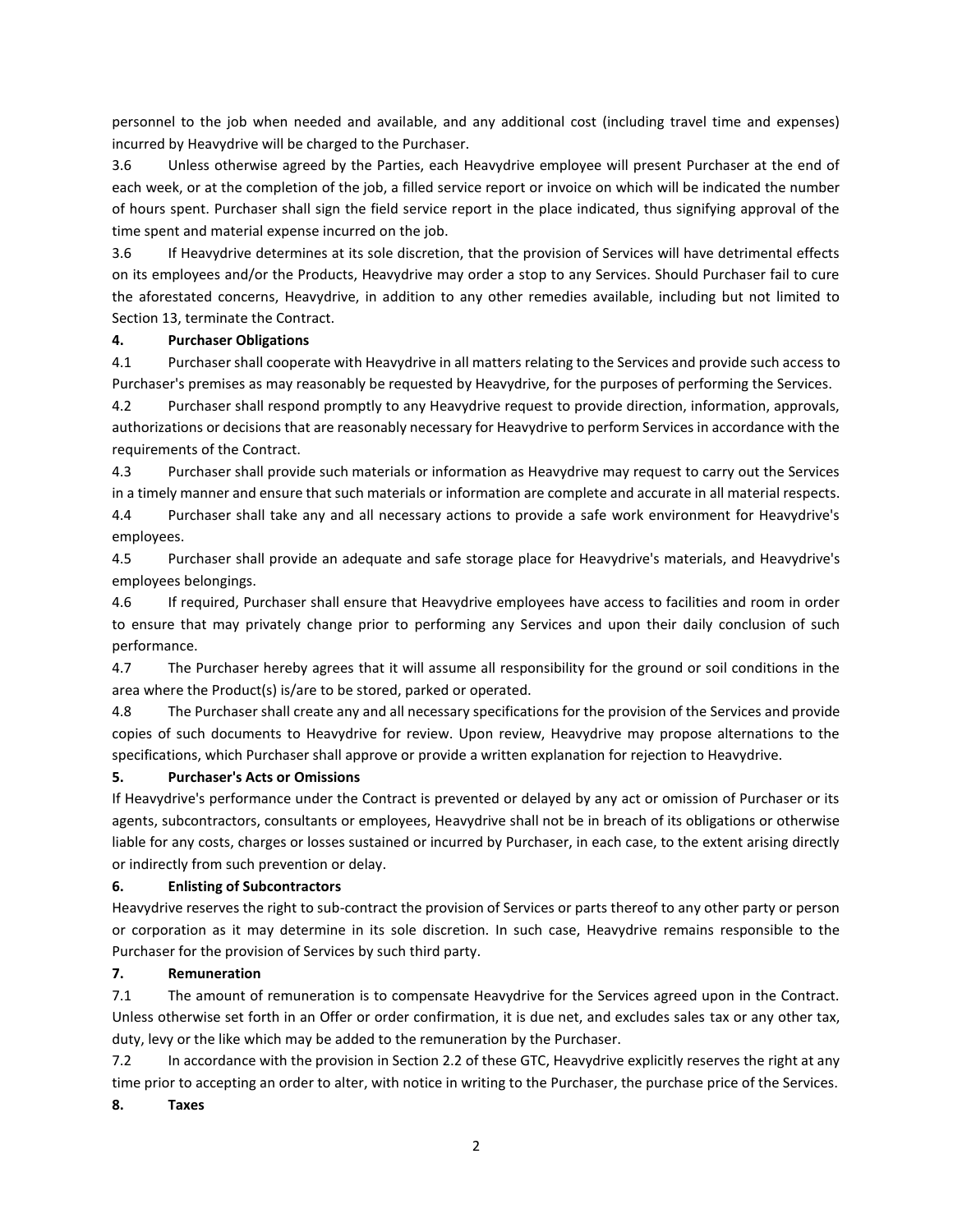8.1 The Purchaser shall be responsible for payment of all taxes, including sales and use tax, inventory tax, duties, fees or other taxes of any nature assessed by governmental authorities applicable to the performance of the Services.

## **9. Terms of Payment**

9.1 Unless otherwise agreed between the Parties, all payments are due in full, payable to Heavydrive within thirty (30) days from the invoice date ("Due Date").

9.2 All payments must be received by the Due Date, even if the provision of Services is delayed for reasons, for which Heavydrive is not responsible or slight corrections are necessary.

9.3 Should the Purchaser fail to pay for the Services within the time frame specified in Section 9.1 of these GTC, Heavydrive may:

i) impose a service charge on the unpaid balance at One Point Five Percent (1.5%) per month (i.e. 18 % per annum), or the maximum rate permitted by law, from the Due Date until the invoice and all service charges thereon have been paid in full. If allowed by applicable law, Purchaser shall also pay on demand any costs incurred by Heavydrive (including reasonable attorney's fees and legal expenses) in connection with the collection of any amounts due from Purchaser to Heavydrive which are not paid as agreed herein;

ii) refuse to make any further deliveries under the Contract until the amount due has been fully paid; and/or iii) treat the failure of the Purchaser to make payments as a repudiation of the Contract by the Purchaser if the amount due remains unpaid after providing seven (7) days' notice to the Purchaser of such breach and an opportunity to rectify the breach. Such repudiation shall entitle Heavydrive to elect, without prejudice to any other rights of Heavydrive, to terminate the Contract in whole or in part (including any order or part thereof) and, in either case, to recover damages for the breach of the Contract.

9.4 The Purchaser is not entitled to withhold any payment as set off, counterclaim or retention unless the terms and conditions of such set off or retention are agreed to in writing by Heavydrive prior to the provision of the Services.

### **10. Delivery and default of delivery**

10.1 Heavydrive agrees to supply the Products to the Purchaser's premises as set forth in the Offer or order confirmation. Partial deliveries are permitted. Heavydrive may deliver Products in advance of the scheduled delivery. 10.2 Heavydrive will use reasonable endeavors to meet any delivery or completion date quoted but such date or time is a bona fide estimate only according to information available to Heavydrive at the time of Offer and is not to be construed as a fixed date or time unless specifically agreed to by Heavydrive in writing.

10.3 Delivery dates are considered adhered to if, prior to their expiration, the notification of dispatch has been sent to the Purchaser.

10.4 Any delivery or completion date shall be extended in respect of any delay relating to either instructions given by, or lack of instructions from, the Purchaser, or any other acts or omissions of the Purchaser or those for whom Purchaser is responsible, including any delay or withdrawal of access by the Purchaser to the premises required for the purpose of fulfilling the Contract.

# **11. Force Majeure**

11.1 Heavydrive shall not be held responsible for failure to perform or delay in performing any of its contractual obligations if such failure or delay is due to unforeseeable events beyond Heavydrive's reasonable control ("Force Majeure"), including but not limited to acts of God, war, insurrection, epidemics, sabotage, labor disputes, strikes, lock-outs, shortages of labor, interruption or delays in transportation, fire, explosion, equipment or machinery breakdown, failure or delays of Heavydrive's source of supply, shortage in material or energy, acts, orders or priorities of any government, embargo and any other cause whether arising from natural causes, human agency or anything beyond the reasonable control of Heavydrive.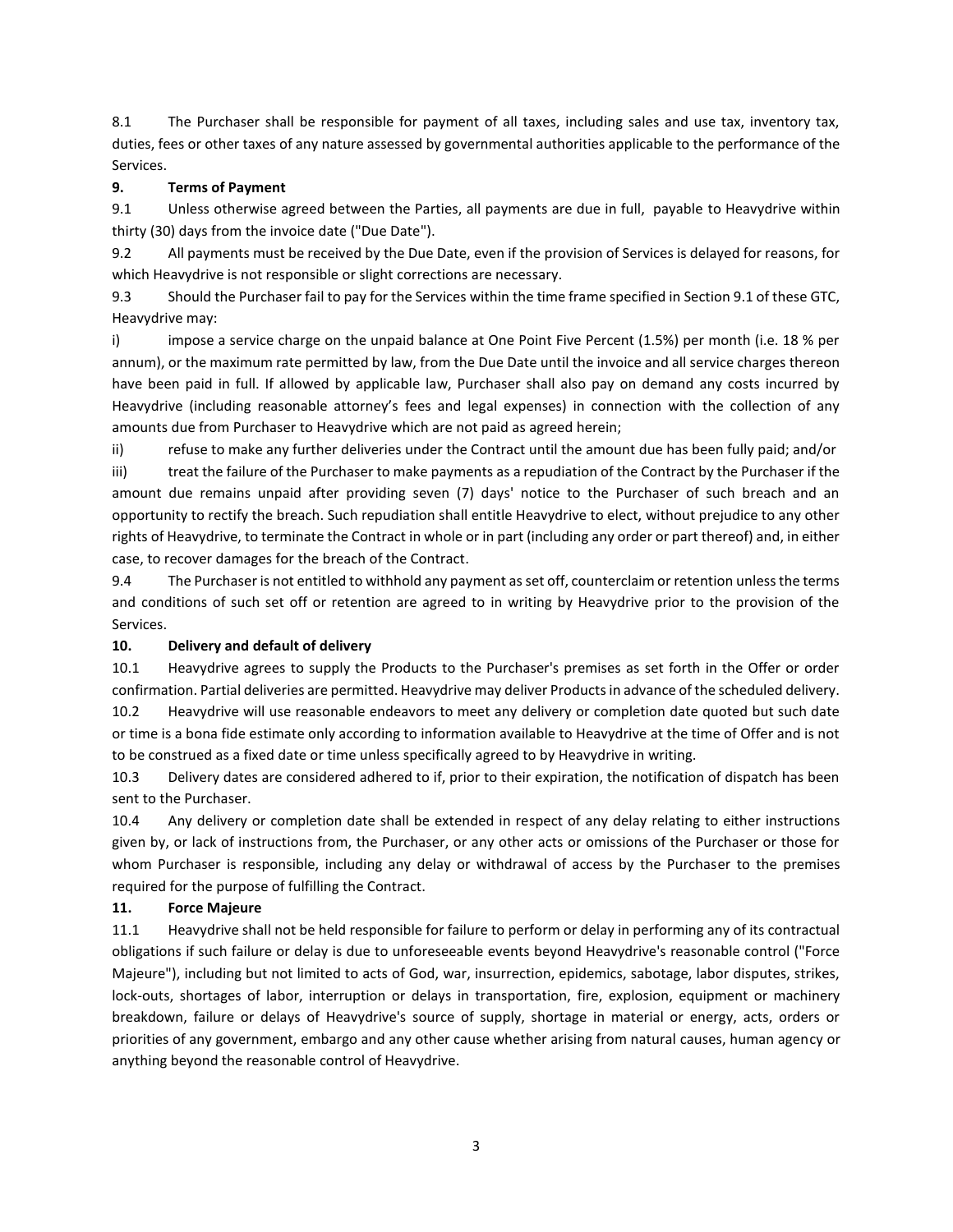11.2 Heavydrive shall notify the Purchaser in writing within one (1) week following the occurrence of any event of Force Majeure citing this Section 11 in said notice and shall supply all relevant information about its effects on the performance of the Contract.

11.3 Unless otherwise agreed in writing between the Parties, if Heavydrive is unable to perform the Contract because of Force Majeure, Heavydrive is temporarily excused from performance while the incident of Force Majeure is occurring and shall perform as soon as reasonably possible after the incident ends. The duration of the incident of Force Majeure shall be added to the time of performance granted to Heavydrive. Heavydrive shall not be subject to damage claims.

11.4 In case the duration of Force Majeure exceeds six (6) months, the Parties will have the right to terminate the Contract immediately. Contractual obligations performed up to such date of termination shall be remunerated. If the purchase price has been paid by the Purchaser in full, Heavydrive will refund the fees paid less the accrued cost and expenses of the contractual obligations.

### **12. Place of performance**

Unless otherwise agreed in writing between the Parties, Heavydrive's principal office is the place of performance.

### **13. Termination**

13.1 In addition to any other remedies that Heavydrive may have in law, Heavydrive may terminate or suspend the Contract or any part thereof if the Purchaser:

i) fails to pay any amount by the Due Date and such failure continues for fourteen (14) days after the Purchaser's receipt of a written notice demanding payment ("Notice of Demand") from Heavydrive;

ii) has not otherwise performed or complied with any of the terms and conditions of this Contract in whole or in part; and/or

iii) becomes insolvent, files a petition for bankruptcy or commences or has commenced against it proceedings relating to bankruptcy, receivership, reorganization or assignment for the benefit of creditors.

13.2 If the Contract (or parts thereof) is terminated, as specified in Section 13.1 of these GTC:

i) Heavydrive will have an immediate right to remove the Products from Purchaser's premises; and

ii) all other outstanding amount owed to Heavydrive by the Purchaser shall be due and payable by the Purchaser on demand by Heavydrive, per the terms of the Notice of Demand from Heavydrive.

13.3 Heavydrive, in addition to any other rights of termination it has under this Contract may, at any time and for any reason, terminate the performance of Services for convenience by written notification within thirty (30) days. Written notification must be provided to Purchaser, stating that this Contract, or a specified part of this Contract, is terminated without any further obligations from Heavydrive. Such termination shall explicitly not constitute default.

### **14. Acceptance**

14.1 Unless otherwise determined by Heavydrive, and conveyed to the Purchaser prior to delivery of the Products, the Purchaser may inspect the Products supplied by Heavydrive under the Contract within two (2) days of the Products being delivered and notify Heavydrive of any defects in writing. Otherwise, Heavydrive will deem the Products to be accepted as delivered to Purchaser and ready for performance of Services.

14.2 If, upon inspection of the Products after delivery, minor defects are detected, Purchaser shall be deemed to have accepted such Products for the performance of Services. Heavydrive shall subsequently remedy the detected minor defects.

14.3 If, during the acceptance inspection, major defects are detected, acceptance is postponed. Heavydrive shall promptly remedy such detected defects and notify the Purchaser of a new acceptance date.

# **15. Limited Warranty**

15.1 ABSENT A SEPARATE WARRANTY ISSUED TO PURCHASER, HEAVYDRIVE WARRANTS THAT THE PRODUCTS WILL CONFORM TO ANY DESCRIPTION CONTAINED IN THE RELEVANT OFFER OR ORDER CONFIRMATION (IF ANY) AND WITH THE STANDARD SPECIFICATION FOR THE PRODUCTS. PRODUCTS SHALL BE DELIVERED FREE FROM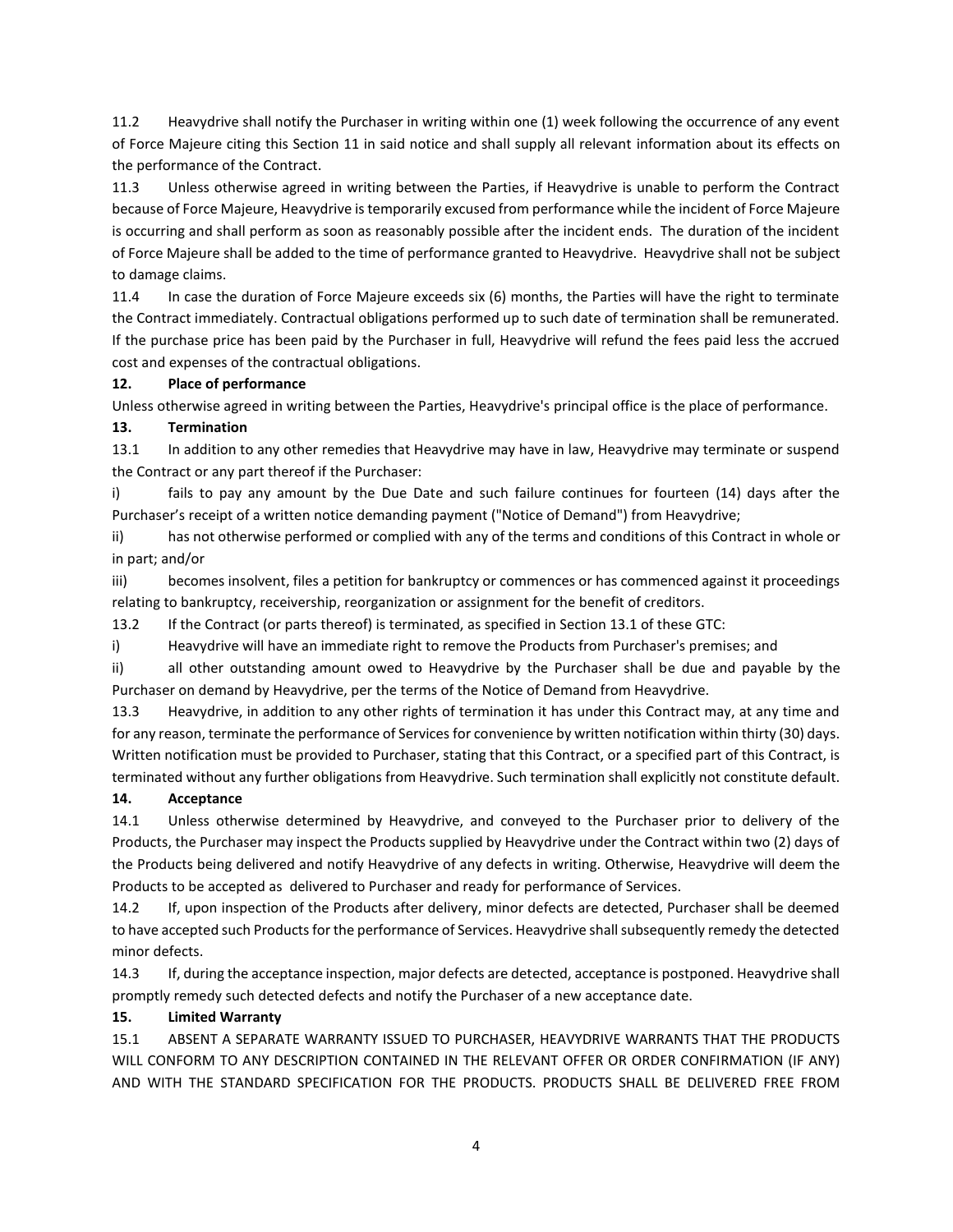DEFECTS IN MATERIAL, WORKMANSHIP AND TITLE AND SERVICES SHALL BE PERFORMED IN A COMPETENT AND DILIGENT MANNER IN ACCORDANCE WITH ANY MUTUALLY AGREED SPECIFICATIONS.

15.2 IF THE PRODUCTS SUPPLIED OR SERVICES PERFORMED BY HEAVYDRIVE DO NOT SATISFY THE WARRANTIES SPECIFIED IN SECTION 15.1 HEREOF, THE PURCHASER SHALL PROMPTLY NOTIFY HEAVYDRIVE IN WRITING. HEAVYDRIVE SHALL, AT NO COST TO THE PURCHASER AND AT ITS OPTION:

i) REPAIR SUCH PRODUCTS;

ii) RE-PERFORM DEFECTIVE SERVICES; OR

iii) REFUND TO THE PURCHASER THE PORTION OF THE CONTRACT PRICE FOR SUCH SERVICES.

THIS WARRANTY DOES NOT EXTEND TO INCLUDE HEAVYDRIVE'S LABOR COSTS. THE PURCHASER SHALL BEAR THE COSTS OF ACCESS FOR HEAVYDRIVE'S REMEDIAL WARRANTY EFFORTS (INCLUDING REMOVAL AND REPLACEMENT OF SYSTEMS, STRUCTURES OR OTHER PARTS OF THE PURCHASER'S FACILITY), DE-INSTALLATION, DECONTAMINATION, RE-INSTALLATION AND TRANSPORTATION OF DEFECTIVE PRODUCTS TO HEAVYDRIVE AND BACK TO PURCHASER.

15.3 THE WARRANTY DOES NOT APPLY IN RESPECT OF DEFECTS DUE TO OR ARISING FROM:

i) INCORRECT OR NEGLIGENT HANDLING, DISREGARD OF OPERATING OR MAINTENANCE INSTRUCTIONS, OVERLOADING, UNSUITABLE OPERATING CONDITIONS, DEFECTIVE BUILDING WORK, LIGHTNING, ACCIDENT, NEGLECT, FAULTY ERECTION, ACTS OF GOD, CAUSES BEYOND HEAVYDRIVE'S CONTROL, AND UNAUTHORIZED USAGE OF THE PRODUCTS; AND

i) ANY ACTIONS WHICH ARE IN CONFLICT WITH HEAVYDRIVE'S INSTRUCTIONS.

15.4 IN CASE HEAVYDRIVE DISCOVERS A DEFECT OR IMPROVEMENT IN THE PRODUCTS, PURCHASER SHALL GRANT PURCHASER ALL NECESSARY ACCESS TO THE PRODUCTS TO PERFORM ANY REPAIRS, REPLACEMENTS OR IMPROVEMENTS.

15.5 THIS EXPRESS WARRANTY ONLY APPLIES IF:

i) DEFECTS OCCUR WITHIN SIX (6) CALENDAR MONTHS AFTER THE SERVICES HAVE BEEN PERFORMED;

ii) HEAVYDRIVE IS NOTIFIED IN WRITING WITHIN SEVEN (7) DAYS OF THE ALLEGED DEFECT FIRST COMING TO THE NOTICE OF THE PURCHASER; AND

iii) THE PURCHASER HAS FULFILLED ALL OF ITS CONTRACTUAL OBLIGATIONS UNDER THE CONTRACT.

15.6 THE EXPRESS WARRANTIES AND EXPRESS REPRESENTATIONS OF HEAVYDRIVE SET FORTH IN THESE GTC ARE IN LIEU OF, AND HEAVYDRIVE DISCLAIMS, ANY AND ALL OTHER WARRANTIES, CONDITIONS OR REPRESENTATIONS (EXPRESS OR IMPLIED, ORAL OR WRITTEN), WITH RESPECT TO THE SERVICES HEREUNDER, INCLUDING ANY AND ALL IMPLIED WARRANTIES OR CONDITIONS OF TITLE, NONINFRINGEMENT, MERCHANTABILITY OR FITNESS OR SUITABILITY FOR ANY PARTICULAR PURPOSE, WHETHER ALLEGED TO ARISE BY LAW, BY REASON OF CUSTOM OR USAGE IN THE TRADE. HEAVYDRIVE HEREBY EXPRESSLY DISCLAIMS ANY WARRANTY OR REPRESENTATION TO ANY PERSON OTHER THAN PURCHASER.

# **16. Limitation of Liability**

16.1 NOTWITHSTANDING ANYTHING ELSE CONTAINED IN THE CONTRACT TO THE CONTRARY, HEAVYDRIVE SHALL NOT BE LIABLE (TO THE FULLEST EXTENT PERMITTED AT LAW) WHETHER BY WAY OF INDEMNITY, GUARANTEE, OR BY REASON OF ANY BREACH OF CONTRACT, OR OF STATUTORY DUTY OR BY REASON OF TORT (INCLUDING BUT NOT LIMITED TO NEGLIGENCE) OR ANY OTHER LEGAL PRINCIPLE OR DOCTRINE FOR:

i) ANY CONSEQUENTIAL, INDIRECT OR SPECIAL DAMAGES;

ii) ANY LOSS OF PROFITS, LOSS OF USE, LOSS OF REVENUE OR LOSS OF ANTICIPATED SAVINGS OR FOR ANY FINANCIAL OR ECONOMIC LOSS (WHETHER DIRECT OR INDIRECT) OR FOR ANY CONSEQUENTIAL OR INDIRECT LOSS OR DAMAGE WHATSOEVER; OR

iii) ANY OTHER AMOUNT IN AGGREGATE WITH ANY OTHER LIABILITY (BEING ANY PAST, PRESENT OR FUTURE LIABILITY) TO WHICH THIS SECTION APPLIES, THAT EXCEEDS THE AGGREGATE VALUE OF ALL PAYMENTS OF THE CONTRACT PRICE MADE UNDER THESE GTC.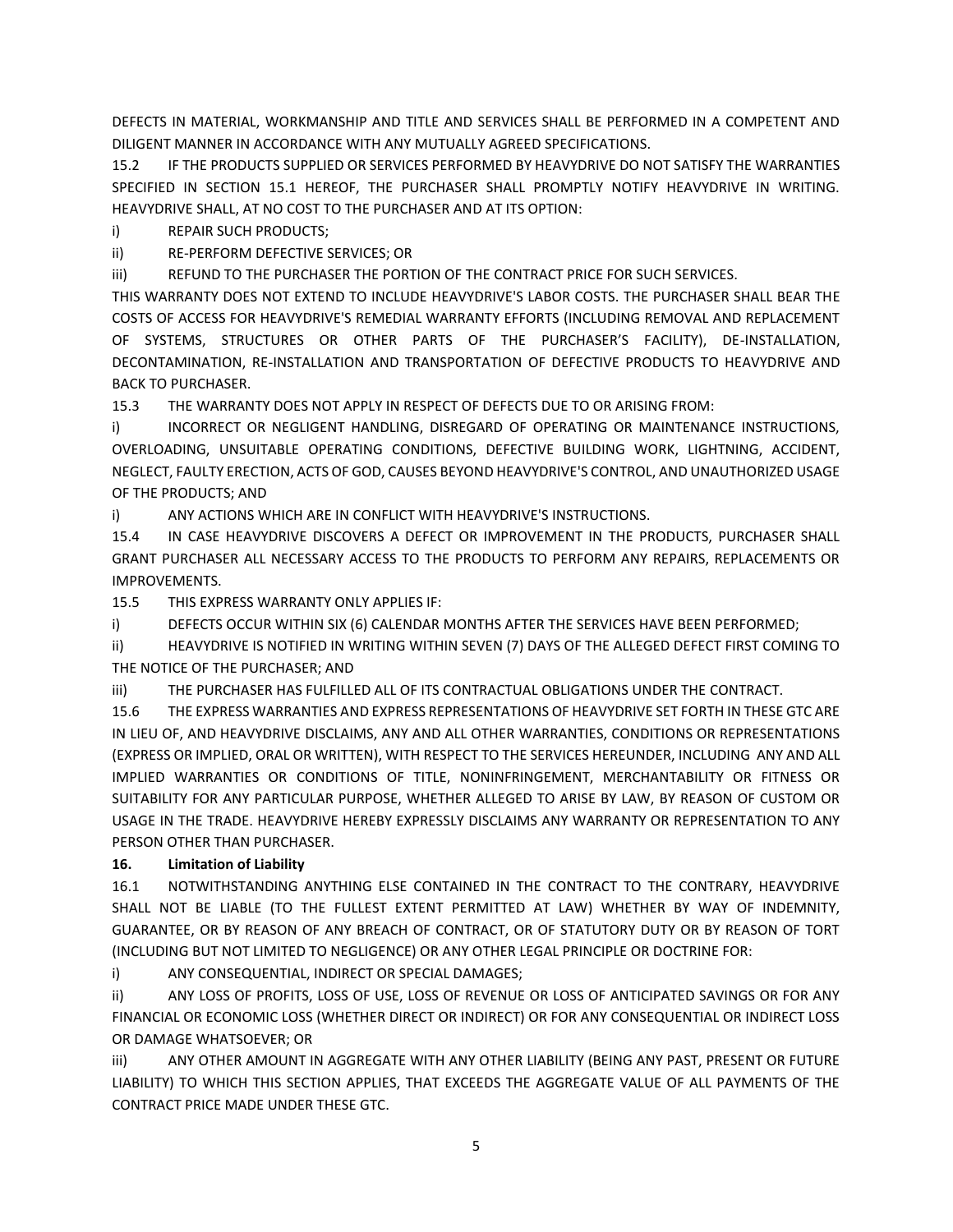16.2 OTHERWISE, WHERE IT IS PERMITTED AT LAW TO DO SO THE REMEDIES IN SECTION 16.2 OF THESE GTC WILL APPLY.

#### **17. Indemnity**

The Purchaser shall keep Heavydrive indemnified against all costs, claims, demands, expenses and liabilities of any nature, including, without prejudice to the generality of the foregoing, claims of death, personal injury, damage to property and consequential loss (including loss of profit) which may be made against the Heavydrive or which Heavydrive may sustain, pay or incur as a result of or in connection with the provision of the Services unless such costs, claims, demands, expenses or liabilities are directly and solely attributable to any breach of the Contract or guarantee by, or gross negligence of Heavydrive or its duly authorized employee or agent.

#### **18. Insurance**

Purchaser shall, at its sole expense, maintain and carry insurance in full force and effect which includes but is not limited to employer's liability, workman's compensation, general liability, public liability, completed operations liability and contractual liability in amounts set forth below with insurance companies rated A- or better by a rating service. Insurance includes (i) Comprehensive general liability insurance for a limit of One Million US Dollars (USD 1,000,000) for each occurrence and Two Million US Dollars (USD 2,000,000) in the aggregate, (ii) statutory worker's compensation and employer's liability insurance for a limit of One Million US Dollars (USD 1,000,000) and (iii) automobile liability of One Million US Dollars (USD 1,000,000). Upon Heavydrive's request, Purchaser shall provide Heavydrive with a certificate of insurance from Purchaser's insurer evidencing the insurance coverage specified in this Section 18. Purchaser shall provide Heavydrive with thirty (30) days' advance written notice in the event of a cancellation or material change in Purchaser's insurance policy. Except where prohibited by law, Purchaser shall require its insurer to waive all rights of subrogation against Heavydrive's insurers and Heavydrive.

#### **19. Intellectual Property Rights**

19.1 intellectual property rights (copyrights, patent rights etc.) remain with Heavydrive or third parties.

19.2 The Purchaser is granted a non-exclusive and non-transferable right to use the intellectual property rights for the agreed purpose in the Contract.

### **20. Confidentiality**

20.1 Both Parties shall treat in strict confidence all information which is neither generally known nor generally accessible and shall use it only for the purpose of fulfilling the Contract. The Parties shall ensure the confidential treatment of all information relating to the Contract by their personnel and consulted specialists. In case of doubt, all information is to be treated confidentially.

20.2 Confidential information of a Party does not include information which:

i) was already known to the other Party, before it was made accessible by the disclosing party;

ii) is or becomes generally known without the other Party's responsibility;

iii) was disclosed to the other Party by a third party without any transfer restriction;

iv) was developed by the other Party itself without using or referring to the confidential information of the protected Party; and/or

v) has to be disclosed based on a legally binding decision of a court, administrative or other authority. In this case the Party under the obligation to disclose shall inform the other Party immediately about the decision and consider protective measures the other Party may want implement.

20.3 This obligation of confidentiality already exists prior to the conclusion of the Contract and remains valid for a period of three (3) years after termination of the contractual relationship. Any information concerning a Party's trade secret shall be kept confidential as long as such a trade secret remains valid.

20.4 A Party must not disclose any confidential information to a third party without the prior written approval of the other Party to the Contract. If the approval is given, the obligations of confidentiality are to be transferred to the receiving third party.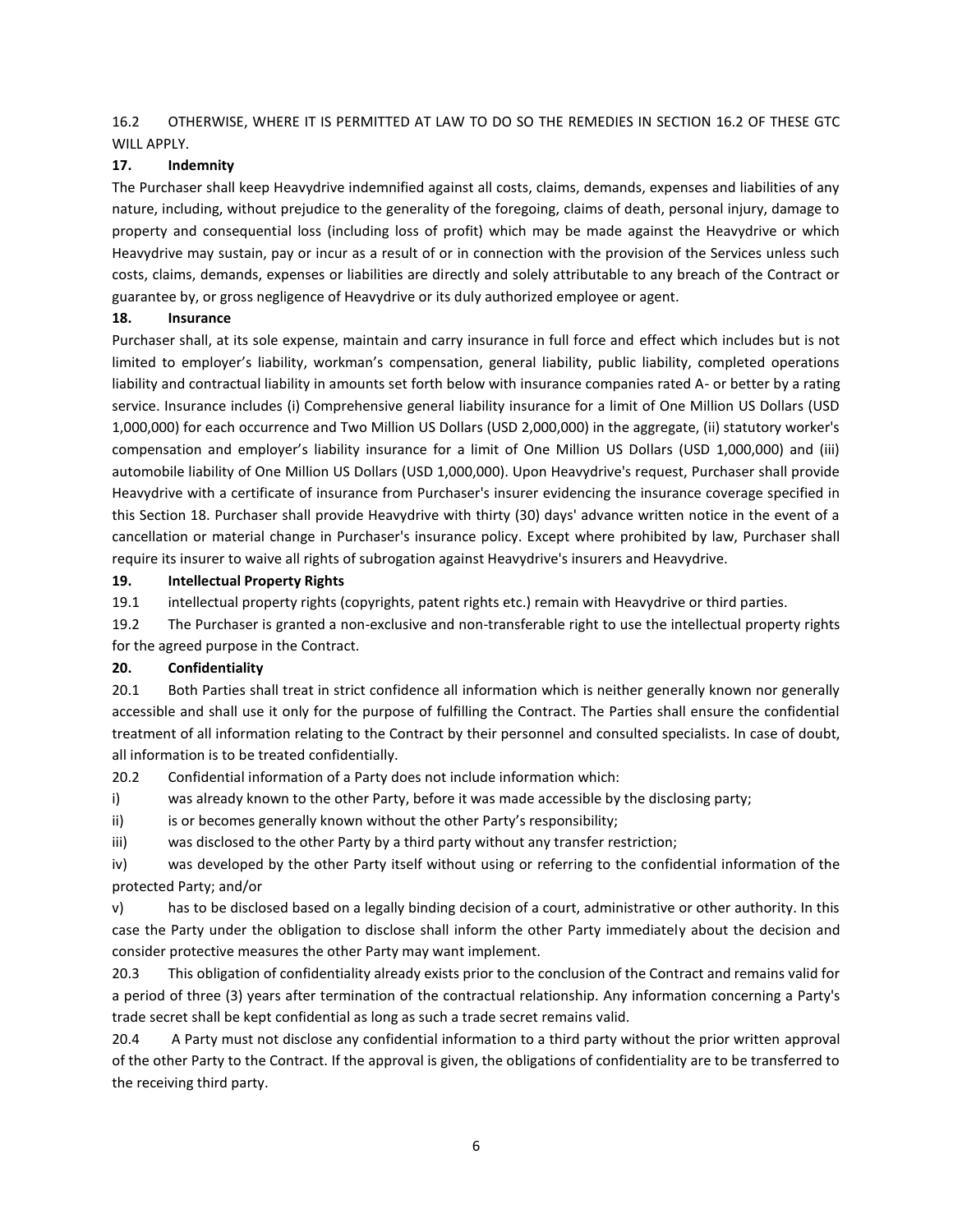20.5 Notwithstanding Section 20.4 of these GTC, Heavydrive may disclose confidential information to its affiliates as well as subsidiaries, and enlisted specialists (lawyers, auditors, experts).

20.6 Advertising and publications about specific services in connection with the Contract require the written approval of the other Party. Without the written approval of Heavydrive, the Purchaser may not advertise the fact that a collaboration between the Parties exists or existed and may not give Heavydrive as a reference.

### **21. Data Protection**

21.1 The Parties agree to carry out such steps as may be necessary to reasonably ensure adequate data protection, corresponding with respective applicable law. In particular they undertake to take economically, technically and organizationally reasonable measures to protect any data connected or relating to the Contract.

21.2 Personal data may only be processed for the purpose and to the extent required for the fulfillment of the Contract and for safeguarding a high service and security standard. To this extent and for this purpose personal data may also be passed on to another company of the Heavydrive Group and to its domestic and foreign business partners, as far as legally admissible.

21.3 The Parties transfer the commitments specified in this Section 21 to their subcontractors, suppliers and other third parties enlisted for the fulfillment of the Contract.

### **22. Compliance**

The Purchaser agrees to comply with any and all applicable laws, regulations, ordinances, legal standards, and industry practices.

### **23. Miscellaneous**

23.1 Assignment. Purchaser shall not assign any of its rights under the Contract, except with the prior written consent of Heavydrive. The preceding sentence applies to all assignments of rights, whether they are voluntary or involuntary, by merger, consolidation, dissolution, operation of law or any other manner. Any change of control transaction is deemed an assignment hereunder. Any purported assignment of rights in violation of this Section 23.1 is null and void.

23.2 Notices. Unless notice specifically allows email as provided in such section, all communications or notices required or permitted by the Contract shall be in writing and shall be deemed to have been given (i) on the date of personal delivery to an officer of or personally to the other Party, or (ii) the day following deposit when properly deposited for overnight delivery with a nationally recognized commercial overnight delivery service, prepaid, and addressed as provided in the Contract, unless and until either of such Parties notifies the other in accordance with this Section 23.2 of a change of address.

23.3 Waiver. No waiver by Heavydrive of any of the provisions of the Contract is effective unless explicitly set forth in writing and signed by Heavydrive. No failure to exercise, or delay in exercising, any rights, remedy, power or privilege arising from the Contract operates or may be construed as a waiver thereof. No single or partial exercise of any right, remedy, power or privilege hereunder precludes any other or further exercise thereof or the exercise of any other right, remedy, power or privilege.

23.4 Survival. Provisions of the GTC, which by their nature should apply beyond their terms, will remain in force after any termination or expiration of the Contract, including but not limited to Sections 17, 21, 22 and 23.

23.5 No-Third Party Beneficiaries. The Contract is for the sole benefit of the Parties and their respective successors and permitted assigns and nothing herein, express or implied, is intended to or shall confer upon any other person or entity any legal or equitable right, benefit or remedy of any nature whatsoever under or by reason of the GTC and/or Contract.

23.6 Governing Law and Dispute Resolution.

(i) Any claims, disputes or controversies arising between the Parties hereunder shall be governed by and construed in accordance with the internal laws of the State of Georgia, without regard to conflicts of laws that would require the application of the laws of another jurisdiction.